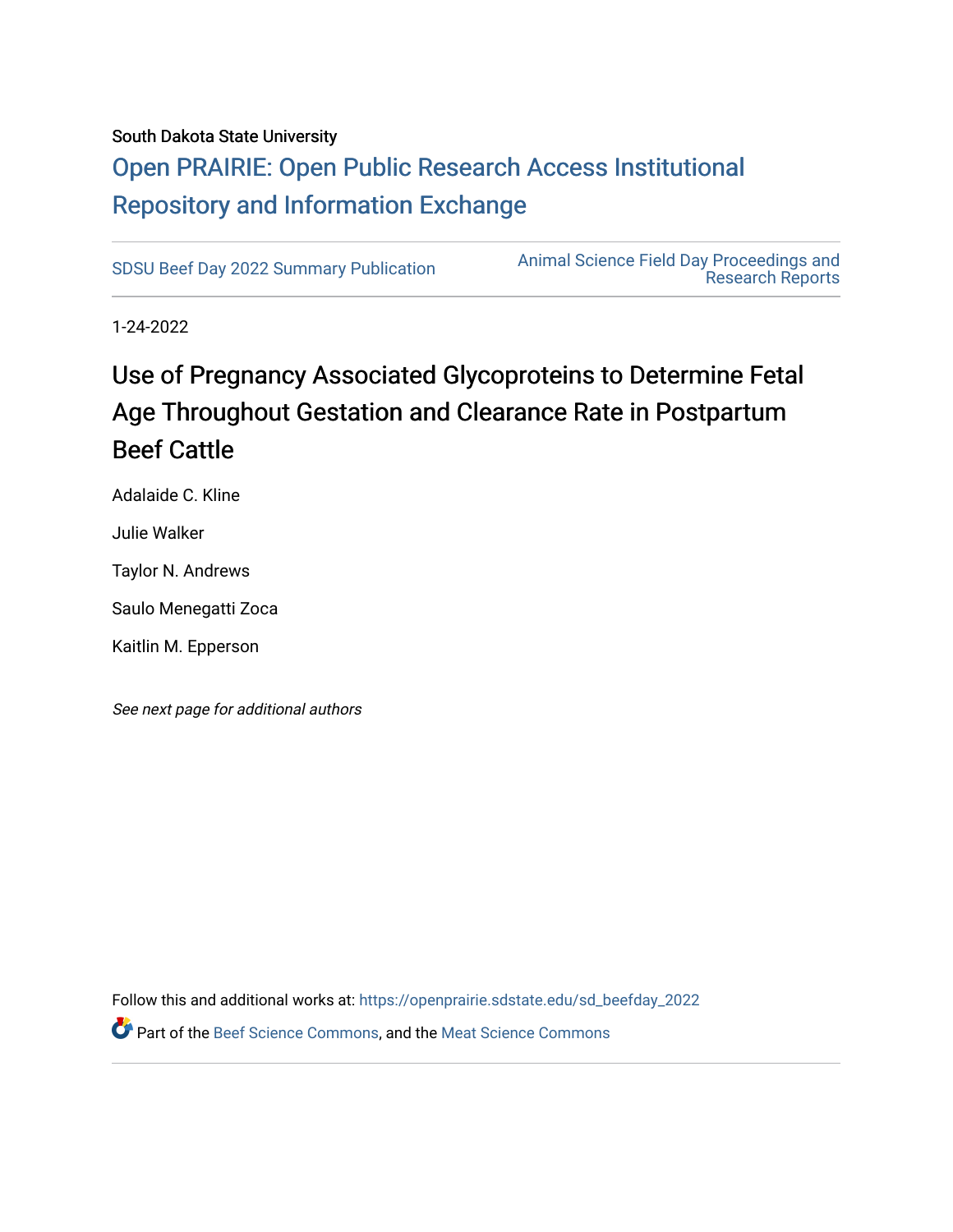#### Authors

Adalaide C. Kline, Julie Walker, Taylor N. Andrews, Saulo Menegatti Zoca, Kaitlin M. Epperson, Lacey K. Quail, Jerica J.J. Rich, Jim R. Rhoades, and George Perry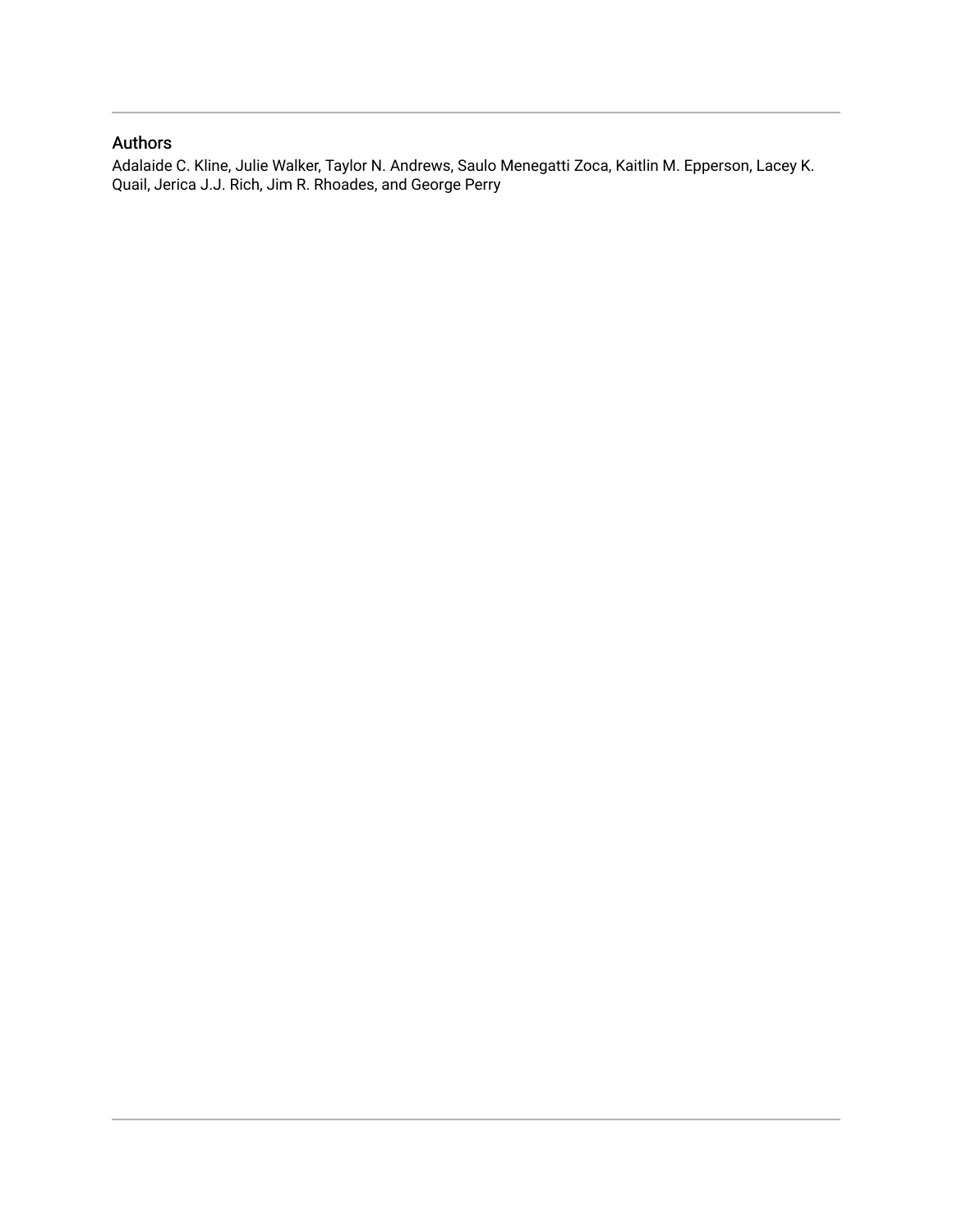# Beef Day 2022

# **Use of pregnancy associated glycoproteins to determine fetal age throughout gestation and clearance rate in postpartum beef cattle**

Adalaide C. Kline, Julie A. Walker, Taylor N. Andrews, Saulo Menegatti Zoca, Kaitlin M. Epperson, Lacey K. *Quail, Jerica J. J. Rich, Jim R. Rhoades, George A. Perry*

#### **Objective**

The objectives of these studies were to determine whether a commercially available blood pregnancy test that measures pregnancy associated glycoproteins (PAGs) concentrations could be modified to detect stage of pregnancy in cattle and to determine factors that impact clearance of PAGs after calving.

#### Study Description

Previously identified pregnant females from four different herds and postpartum females from one herd were utilized. Blood samples were collected ( $n = 1.753$ ; study 1) between d 28 and 285 of gestation and (heifers  $n =$ 418 and cows n = 657; study 2) once a week for up to 12 weeks after calving. Serum was tested in duplicate using a commercially available blood pregnancy test, IDEXX Alertys Pregnancy Test. In study 1, procedures were modified to allow PAG concentrations to fall within the detectible range of the assay. Data were analyzed using the MIXED procedure of SAS with cow age and gestational age (also divided into four gestational age groups: 1) < 30 d; 2) 30-90 d; 3) 91-180 d; 4) > 180 d) in the model and then analyzed further using the REG procedure in SAS within gestational age group. In study 2, data were analyzed as repeated measure using the MIXED procedure of SAS with cow age, days postpartum (dpp), and cow age by dpp in the model, then data were analyzed further using the REG procedure in SAS. In study 1, there was a significant effect of gestational age and cow age by gestational age interaction (P < 0.01) as well as a tendency of cow age (P =  $0.08$ ). Among heifers and cows, serum PAG concentrations did not differ between gestational age groups 1 and 2 (P > 0.84), however, PAG concentrations differed between groups 2 and 3 (P < 0.0001) and 3 and 4 (P < 0.0001). There was a positive correlation between gestational age and PAG concentrations (P < 0.01; r2 = 0.2604). In study 2, there was a significant effect of days postpartum (dpp; P < 0.01) on PAG concentrations; however, PAG concentrations were not influenced by cow age ( $P = 0.73$ ) or cow age by dpp ( $P = 0.55$ ). Concentrations of PAGs rapidly decreased from d 0 to 50 postpartum and then continued to gradually decrease (P  $<$  0.01; r2 = 0.8083). Prior to 42 dpp, PAG concentrations were sufficiently elevated which resulted in false positive readings.

#### Take Home Points

Concentrations of PAGs using this modified pregnancy test would not make a reliable marker for gestational age due to high variability. Additionally, residual PAGs decreased to undetectable concentrations after 42 dpp in most females; thus, minimizing the likelihood of false positives (test results indicating a cow is pregnant, when she is not pregnant).



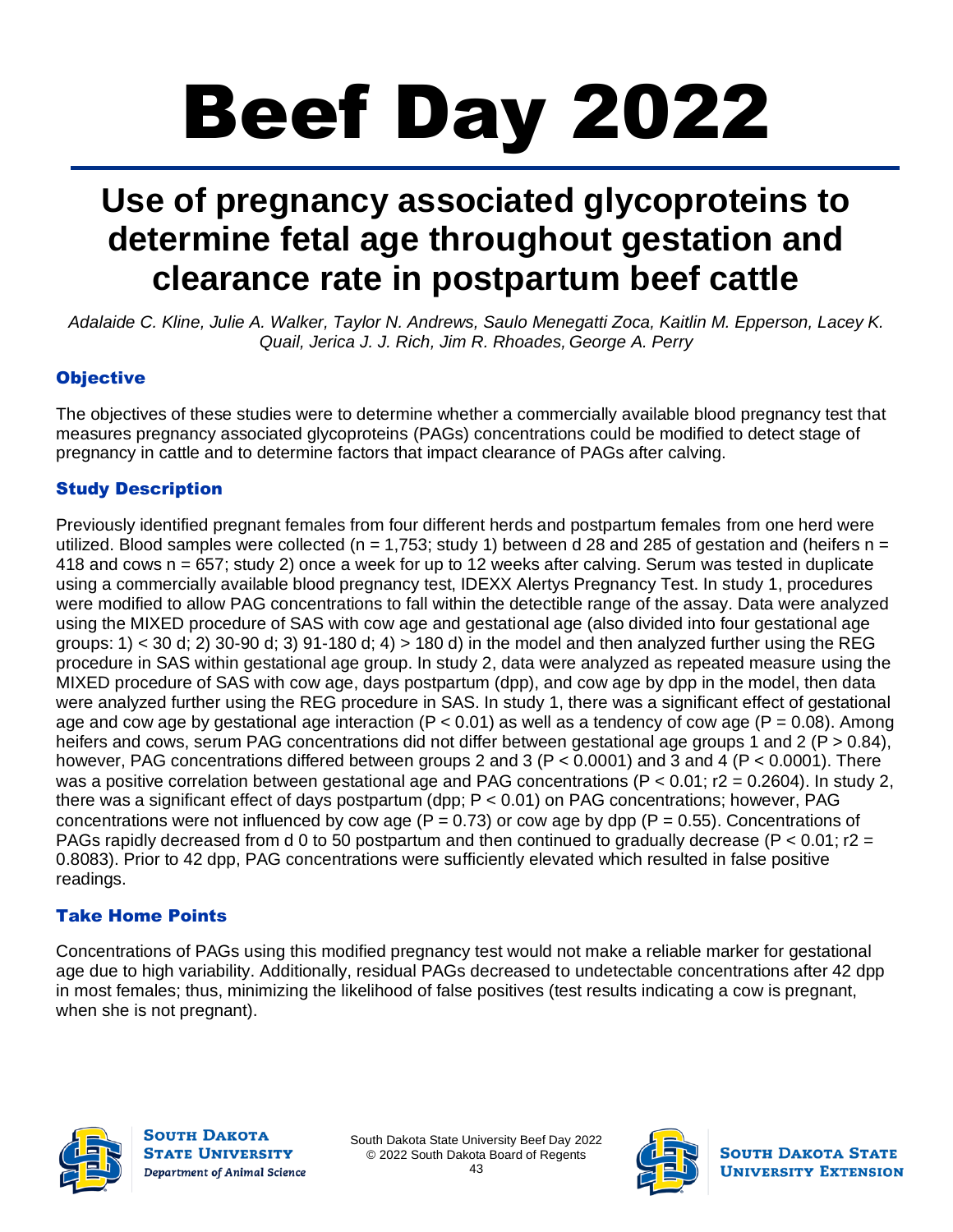#### Introduction

In order to be more profitable and have a complete and successful reproductive management program, pregnancy diagnosis within an operation is not only important, but necessary (Oltenacu et al., 1990). Fertilization occurs greater than 90% of the time following insemination of beef cows that have been detected in estrus, but calving rates to a single insemination are usually only about 55% (Diskin and Sreenan, 1980). Without an accurate pregnancy detection method, an operation can miss out on both monetary and management alternatives. Transrectal ultrasonography is considered the gold-standard for pregnancy detection, but it is costly and requires a skilled technician (Perry and Cushman, 2016). Transrectal palpation of pregnancy requires even greater skill and can result in some pregnancy loss. An alternative method to determine pregnancy is with blood tests utilizing pregnancy-associated glycoproteins (PAGs; Sasser et al., 1986; Humblot et al., 1988; Zoli et al., 1992; Mialon et al., 1993). These glycoproteins can be detected in the maternal bloodstream as early as day 22 to 24 of gestation (Pohler et al., 2013), and are extremely accurate with a 95 to 99% true positive rate and a 1 to 5% false positive rate compared to transrectal ultrasonography (Pohler et al., 2016). Blood pregnancy tests are also increasing in popularity due to ease of use and the unique feature of not requiring costly equipment or special training.

A downside to blood pregnancy tests is they do not provide any additional results such as fetal age. Pregnancy-associated glycoproteins steadily increase throughout gestation, are elevated at time of parturition, and then decrease after parturition (Sasser et al., 1986; Zoli et al., 1992; Green et al., 2005). They also have a long-half life in the blood of postpartum females which ranges from 80 to 100 d before they become undetectable in the maternal blood supply (Zoli et al., 1992; Kiracofe et al., 1993). Because PAGs peak at parturition and have a long half-life, residual concentrations can still exist in cows at the start of the subsequent breeding season. Thus, when trying to use PAG concentrations as a marker for early pregnancy diagnosis, these residual concentrations can impact the results. Therefore, the objectives of these studies were to 1) determine if a commercially available blood pregnancy test could be modified to detect differences in PAG concentrations to indicate stage of pregnancy or fetal age and 2) determine factors that impact clearance of PAGs in postpartum beef females.

#### Experimental Procedures

#### *Experimental Design*

In study 1, blood samples (n = 1,753) were collected from Angus and Angus-cross beef females previously identified as pregnant via transrectal ultrasonography from four herds in South Dakota.

In study 2, Angus and Angus-cross postpartum females ( $n = 114$ ; heifers  $n = 48$  and cows  $n = 66$ ) from one of the previously mentioned herds were utilized. Animals were managed similarly in two groups; however, females were in separate pastures based on sex of calf. Blood samples were collected once a week for up to 12 weeks post calving (range of first and last sample was 1-7 to 84-91 days postpartum; dpp).

#### *Blood Sampling*

In study 1, blood samples were only collected in females identified as pregnant by transrectal ultrasonography. In study 2, blood samples were only collected in females who had calved. Blood samples were collected by venipuncture of either the tail or jugular vein into 10-mL Vacutainer tubes (Becton, Dickinson and Company, Franklin Lakes, NJ) and stored at room temperature for approximately two hours until centrifuged. Samples were centrifuged, serum was collected and stored at -20 °C until PAG assays were conducted.

#### *Bovine Pregnancy Tests*

Each serum sample was examined in duplicate using a commercially available blood pregnancy test, IDEXX Alertys Ruminant Pregnancy Test (IDEXX, Westbrook, ME).

In study 1, all samples were analyzed according to the manufacturer's instructions aside from a few adaptions to the protocol. Since all females were pregnant, PAG concentrations exceeded the threshold of detection of



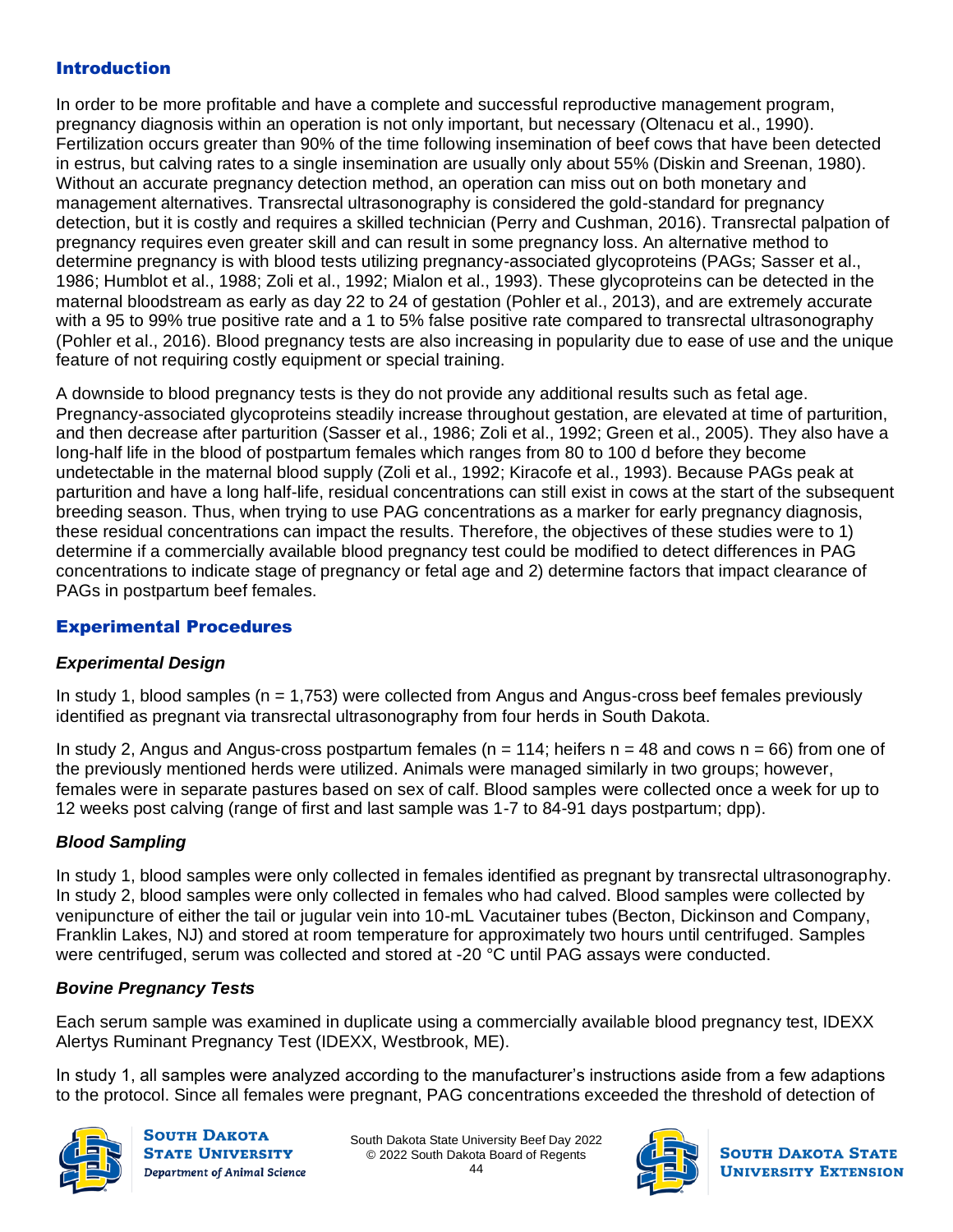the IDEXX Alertys Ruminant Pregnancy Test assay. Thus, to have PAG concentrations fall within the linear detectable range of the assay, the serum sample was decreased from 100 µL to 8 µL and plates were incubated at 37 °C for more consistency. Optical density was measured at Absorbance of 450 nm and 650 nm using a Molecular Devices SpectraMax 190 microtiter plate reader and recorded.

In study 2, all samples were analyzed according to the manufacturer's instructions with 100 μL of sample used.

#### *Statistical Analysis*

In study 1, blood samples were grouped by age (heifers and cows) and were also grouped into 4 gestational age groups (group 1: < 30 d, group 2: 30- 90 d, group 3: 91- 180 d, and group 4: >180 d) to further statistically analyze the data. Groups were established where a natural break in gestational age occurred. Serum PAG concentrations were analyzed using the MIXED procedure of SAS with age and gestational age in the model. Correlations between PAG concentrations and gestational age were analyzed using the REG procedure in SAS.

In study 2, samples were grouped by week of collection and PAG concentrations were analyzed as a repeated measure using the MIXED procedure of SAS (9.4) with age, days postpartum (dpp), and age by dpp in the model. Since there was no effect ( $P > 0.10$ ) of age, effect of dpp on PAG concentrations were analyzed using the REG procedure in SAS. Statistical significance was determined at a  $P \le 0.05$  and a tendency at 0.05 <  $P \le$ 0.10 for analysis.

#### Results and Discussion

#### *Study 1*

There was a significant impact of gestational age on PAG concentrations among pregnant females. Pregnancy-associated glycoproteins had a linear increase in both heifers and cows as gestational age increased (P < 0.01); however, there was a weak correlation (r2 = 0.3009; Figure 1). There was an interaction between age and gestational day ( $P < 0.05$ ), so blood samples were divided into gestational age groups by trimester to further analyze the data. Concentrations of PAGs had a linear increase in both heifers and cows as gestational age group increased (P < 0.01); however, there was a weak correlation (r2 = 0.2604) to gestational age (Figure 2). Among animals, there was no difference in PAG concentrations between groups 1 to 2 (P = 0.84), but there was an increase between groups 2 to 3 (P < 0.0001) and then a further increase between groups 3 to 4 (P < 0.0001; Figure 3.A). A comparison of age by group was made between heifers and cows (Figure 3.B). Among heifers there was a linear increase from group 1 to 2, group 2 to 3, and then further from group 3 to 4 (P < 0.0001; Figure 3.B). Among cows there was no difference between group 1 and 3, but there was a decrease, between group 1 to 2, then an increase from group 2 to 3, and a further increase from 3 to 4  $(P < 0.0001$ ; Figure 3.B). Between heifers and cows there was a tendency between group 1 ( $P = 0.06$ ) and a difference between groups 2, 3, and 4 ( $P < 0.0001$ ; Figure 3.B).

#### *Study 2*

There were no post-calving differences in PAG concentrations between 1st calf heifers and cows (age;  $P =$ 0.73) and age by dpp ( $P = 0.55$ ). There was, however, a significant effect of dpp on PAG concentrations in postpartum females (P < 0.01). There was a linear decrease in PAG concentration from day 0 (calving) to approximately 40 postpartum, at which time PAGs were undetectable (Figure 4; P < 0.01). Days postpartum accounted for 67.08% of the variation in PAG concentrations. Females were further separated into 7-d interval groups based on dpp for further analysis; dpp were grouped in blocks of 7 days from 0 to 84 dpp (Figure 5). There was a linear decrease from 0 to 50 dpp and then PAG concentrations plateaued from 50 to 84 dpp (Figure 5). There was again a strong correlation between dpp group and PAG concentrations, accounting for 67.48% of the variance (Figure 5). Since PAGs plateaued from 50 dpp onward further statistical analysis was performed to determine the clearance from 0 (calving) to 50 dpp (Figure 6). Analysis of females when separated into 7-d interval groups was also made from 0 to 50 dpp (Figure 7). Elimination of the samples when they begin to plateau allowed for a stronger correlation between PAG concentrations and dpp, accounting for



**SOUTH DAKOTA STATE UNIVERSITY** Department of Animal Science

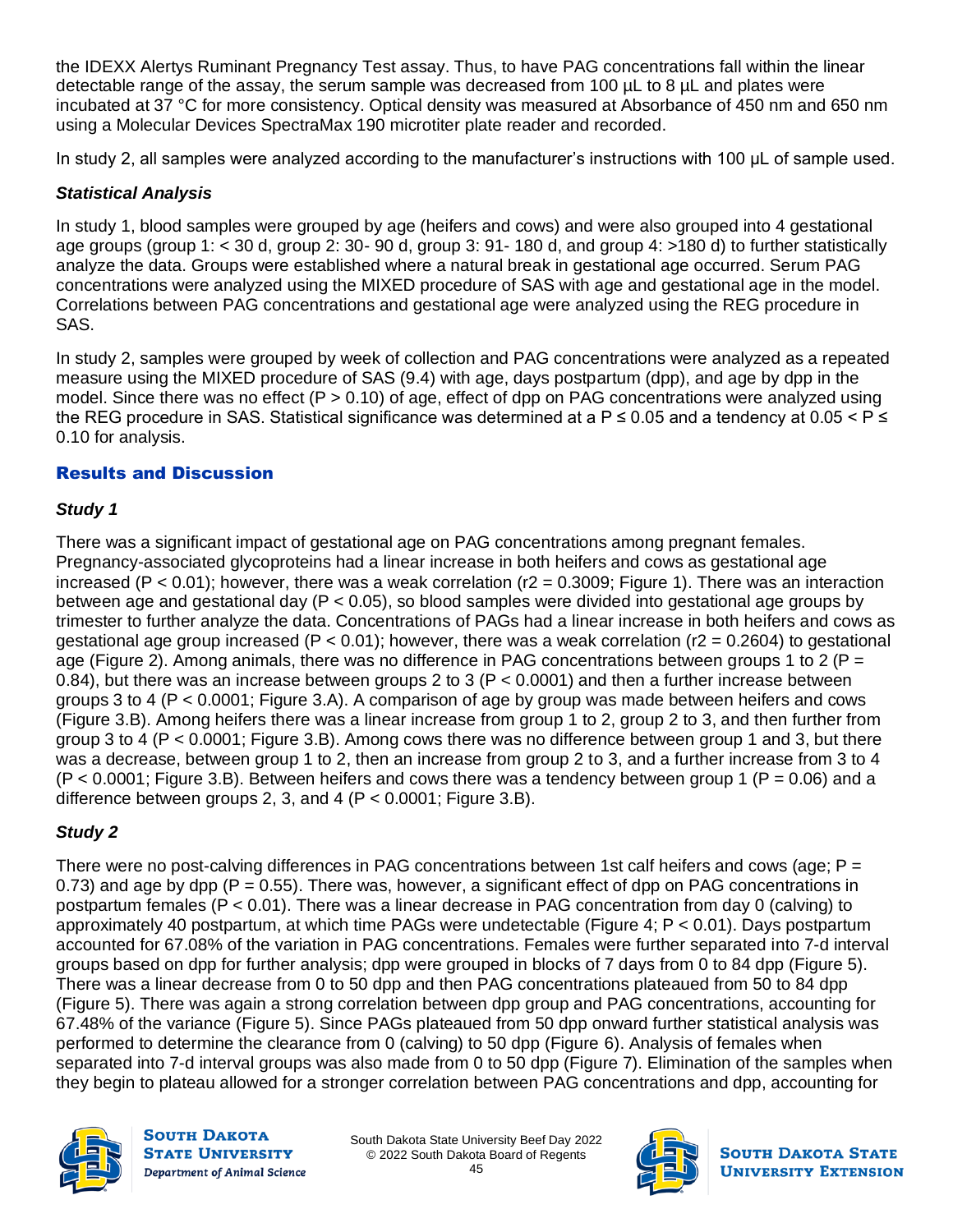81.73% and 80.83% of the variance (Figure 6 and 7, respectively; P < 0.01). When determining average PAG concentrations of samples broken down into 7 d intervals through day 84, clearance occurred by 42 dpp (od  $=$  $0.26 \pm 0.036$ ; Figure 8.A). Animals are considered pregnant when optical density (od) were  $\geq 0.3$ . There was no significant difference between cows and heifers determining the clearance of PAGs with the IDEXX Alertys Ruminant Pregnancy Test  $(P = 0.55)$ .

#### Implications

Concentrations of PAGs increased with gestational age. However, with the variability in concentrations it is difficult to use PAGs as a marker for fetal age. Concentrations of PAGs decreased rapidly for the first 3 weeks after parturition and after 42 dpp concentrations fell below the minimum level of detection. Thus, more confidence can be gained from the results received from a PAG blood pregnancy test when it is performed at least 42 days after parturition.

#### Acknowledgements

The authors would like to thank IDEXX laboratories for the donation of the Alertys pregnancy test, as well as the cooperator herds for the use of their cattle. This project was possible through the Department of Animal Science, South Dakota State University, Brookings, SD.

#### **References**

- Diskin, M., and J. Sreenan. 1980. Fertilization and embryonic mortality rates in beef heifers after artificial insemination. Reproduction 59(2):463-468. [doi.org/10.1530/jrf.0.0590463.](https://doi.org/10.1530/jrf.0.0590463)
- Green, J. A., T. E. Parks, M. P. Avalle, B. P. Telugu, A. L. McLain, A. J. Peterson, W. McMillan, N. Mathialagan, R. R. Hook, and S. Xie. 2005. The establishment of an ELISA for the detection of pregnancyassociated glycoproteins (PAGs) in the serum of pregnant cows and heifers. Theriogenology 63(5):1481- 1503. [doi.org/10.1016/j.theriogenology.2004.07.011.](https://doi.org/10.1016/j.theriogenology.2004.07.011)
- Humblot, P., S. Camous, J. Martal, J. Charlery, N. Jeanguyot, M. Thibier, and G. Sasser. 1988. Diagnosis of pregnancy by radioimmunoassay of a pregnancy-specific protein in the plasma of dairy cows. Theriogenology 30(2):257-267. [doi.org/10.1016/0093-691X\(88\)90175-6.](https://doi.org/10.1016/0093-691X(88)90175-6)
- Kiracofe, G., J. Wright, R. Schalles, C. Ruder, S. Parish, and R. Sasser. 1993. Pregnancy-specific protein B in serum of postpartum beef cows. Journal of Animal Science 71(8):2199-2205. [doi.org/10.2527/1993.7182199x.](https://doi.org/10.2527/1993.7182199x)
- Mialon, M., S. Camous, G. Renand, J. Martal, and F. Ménissier. 1993. Peripheral concentrations of a 60-kDa pregnancy serum protein during gestation and after calving and in relationship to embryonic mortality in cattle. Reproduction nutrition development [doi.org/10.1051/rnd:19930309.](https://doi.org/10.1051/rnd:19930309)
- Oltenacu, P., J. Ferguson, and A. Lednor. 1990. Economic evaluation of pregnancy diagnosis in dairy cattle: a decision analysis approach. Journal of Dairy Science 73(10):2826-2831. [doi.org/10.3168/jds.S0022-](https://doi.org/10.3168/jds.S0022-0302(90)78970-9) [0302\(90\)78970-9.](https://doi.org/10.3168/jds.S0022-0302(90)78970-9)
- Perry, G., and R. Cushman. 2016. Invited Review: Use of ultrasonography to make reproductive management decisions. The Professional Animal Scientist 32(2):154-161. doi.org[/10.15232/pas.2015-01446.](http://dx.doi.org/10.15232/pas.2015-01446)
- Pohler, K., G. Franco, S. Reese, F. Dantas, M. Ellis, and R. Payton. 2016. Past, present and future of pregnancy detection methods. Applied Reproductive Strategies in Beef Cattle:7-8. [beefrepro.org/wp/pohler-251-259.](http://beefrepro.org/wp-content/uploads/2020/09/21-pohler-251-259.pdf)
- Pohler, K., T. Geary, C. Johnson, J. Atkins, E. Jinks, D. Busch, J. Green, M. MacNeil, and M. Smith. 2013. Circulating bovine pregnancy associated glycoproteins are associated with late embryonic/fetal survival



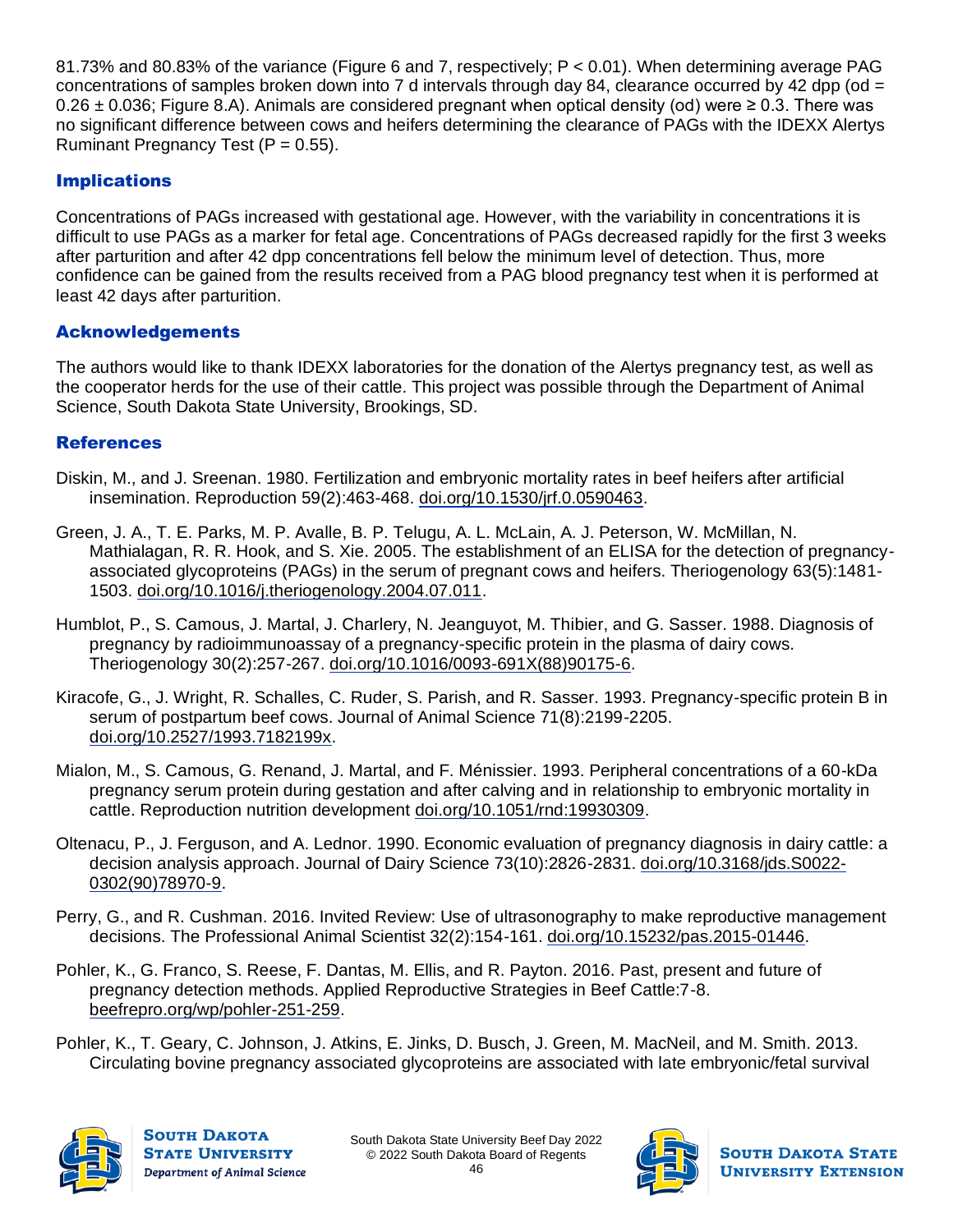but not ovulatory follicle size in suckled beef cows. Journal of Animal Science 91(9):4158-4167. [doi.org/10.2527/jas.2013-6348.](https://doi.org/10.2527/jas.2013-6348)

- Ricci, A., P. Carvalho, M. Amundson, R. Fourdraine, L. Vincenti, and P. Fricke. 2015. Factors associated with pregnancy-associated glycoprotein (PAG) levels in plasma and milk of Holstein cows during early pregnancy and their effect on the accuracy of pregnancy diagnosis. Journal of Dairy Science 98(4):2502- 2514. [doi.org/10.3168/jds.2014-8974.](https://doi.org/10.3168/jds.2014-8974)
- Sasser, G. R., C. A. Ruder, K. A. Ivani, J. E. Butler, and W. C. Hamilton. 1986. Detection of pregnancy by radioimmunoassay of a novel pregnancy-specific protein in serum of cows and a profile of serum concentrations during gestation. Biology of Reproduction 35(4):936-942. [doi.org/10.1095/biolreprod35.4.936.](https://doi.org/10.1095/biolreprod35.4.936)
- Sousa, N., A. Ayad, J. Beckers, and Z. Gajewski. 2006. Pregnancy-associated glycoproteins (PAG) as pregnancy markers in the ruminants. Journal Physiology Pharmacology 57(Suppl 8):153-171. [jpp.krakow.pl/journal/archive/11\\_06\\_s8/articles/12\\_article.html.](http://www.jpp.krakow.pl/journal/archive/11_06_s8/articles/12_article.html)
- Wooding, F. 1992. The synepitheliochorial placenta of ruminants: binucleate cell fusions and hormone production. Placenta 13(2):101-113. [doi.org/10.1016/0143-4004\(92\)90025-O.](https://doi.org/10.1016/0143-4004(92)90025-O)
- Zoli, A. P., L. A. Guilbault, P. Delahaut, W. B. Ortiz, and J.-F. Beckers. 1992. Radioimmunoassay of a bovine pregnancy-associated glycoprotein in serum: its application for pregnancy diagnosis. Biology of Reproduction 46(1):83-92. [doi.org/10.1095/biolreprod46.1.83.](https://doi.org/10.1095/biolreprod46.1.83)



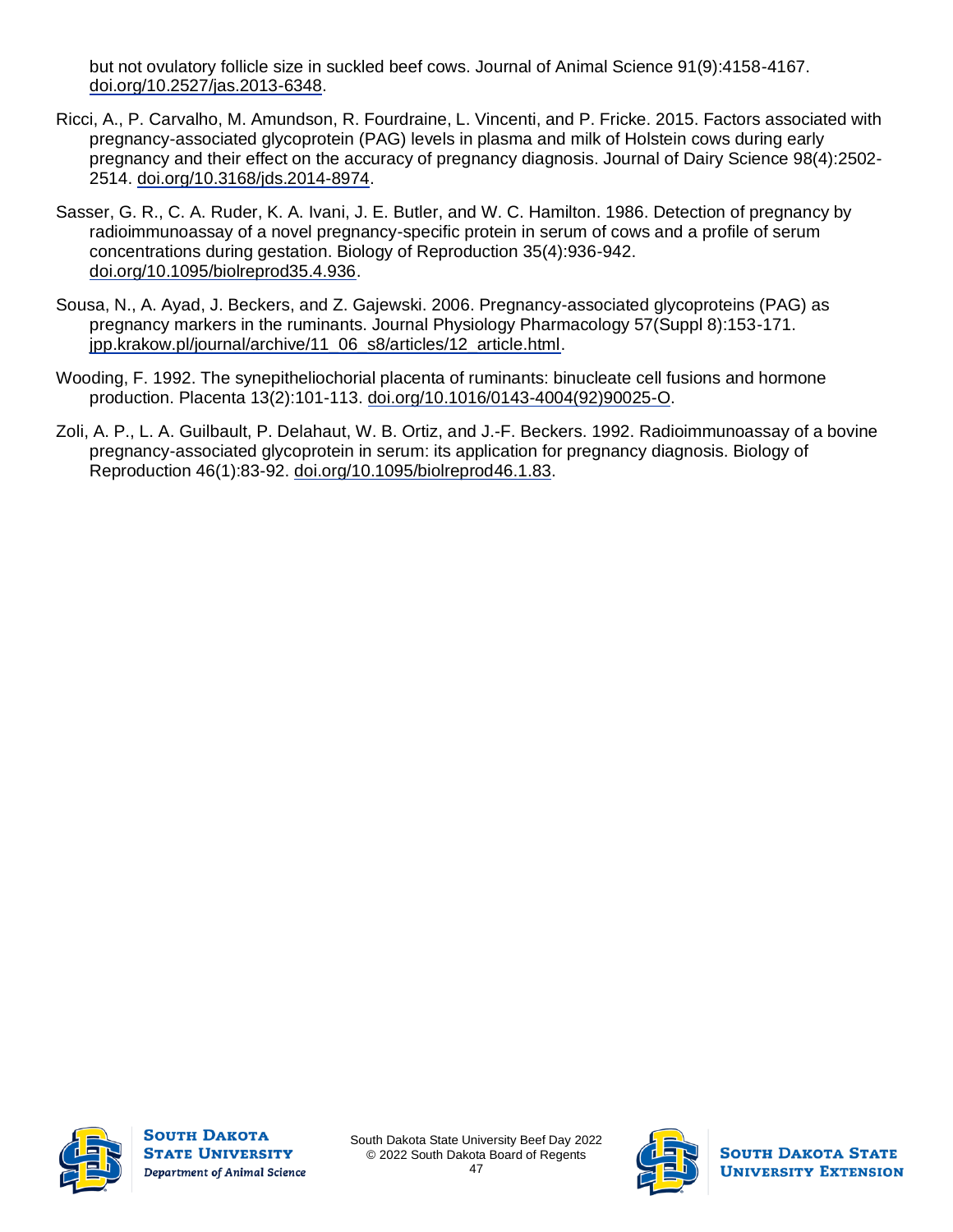#### **Figures**

PAG Concentrations by Gestational Day



**Figure 1.** Regression analysis of gestational age on circulating concentrations of pregnancy-associated glycoproteins (PAG) in heifers and cows. Each circle indicates an individual sample. The solid line is the calculated regression line, the blue shaded area is the 95% confidence interval, and the dashed line is the 95% prediction limit. Gestational age 30 and greater  $(P < 0.01; r^2 = 0.3009)$ .



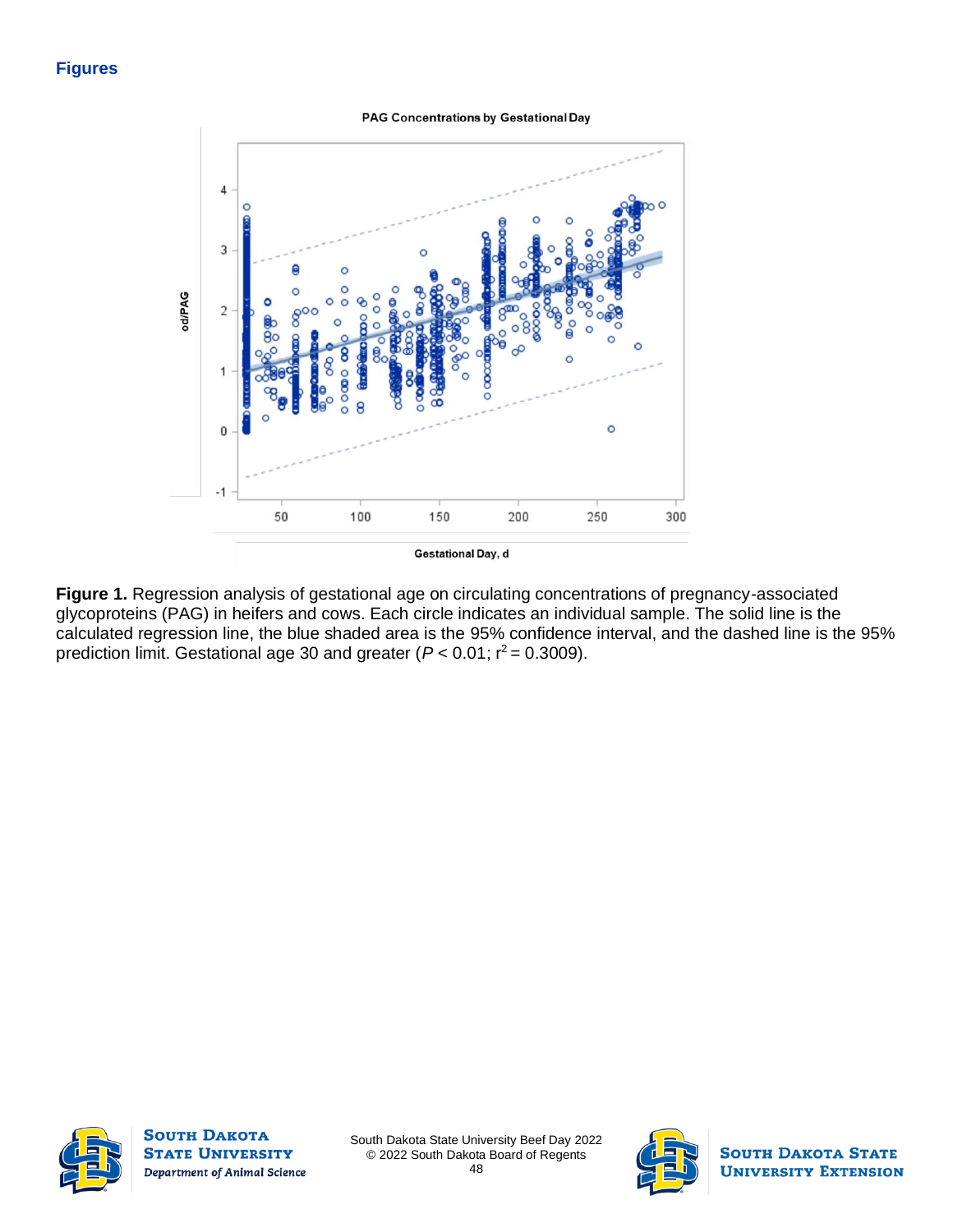#### **PAG Concentrations by Gestational Group**



**Gestational Group, d** 

**Figure 2.** Increase of pregnancy-associated glycoproteins (PAG) concentrations among four different gestational groups (1) < 30 d; 2) 30-90 d; 3) 91-180 d; 4) > 180 d) in heifers and cows. Regression analysis of gestational age group on circulating concentrations of PAG. Each circle indicates an individual sample. The solid line is the calculated regression line, the blue shaded area is the 95% confidence interval, and the dashed line is the 95% prediction limit ( $P < 0.01$ ;  $r^2 = 0.2604$ ).



**SOUTH DAKOTA STATE UNIVERSITY** Department of Animal Science

South Dakota State University Beef Day 2022 © 2022 South Dakota Board of Regents 49

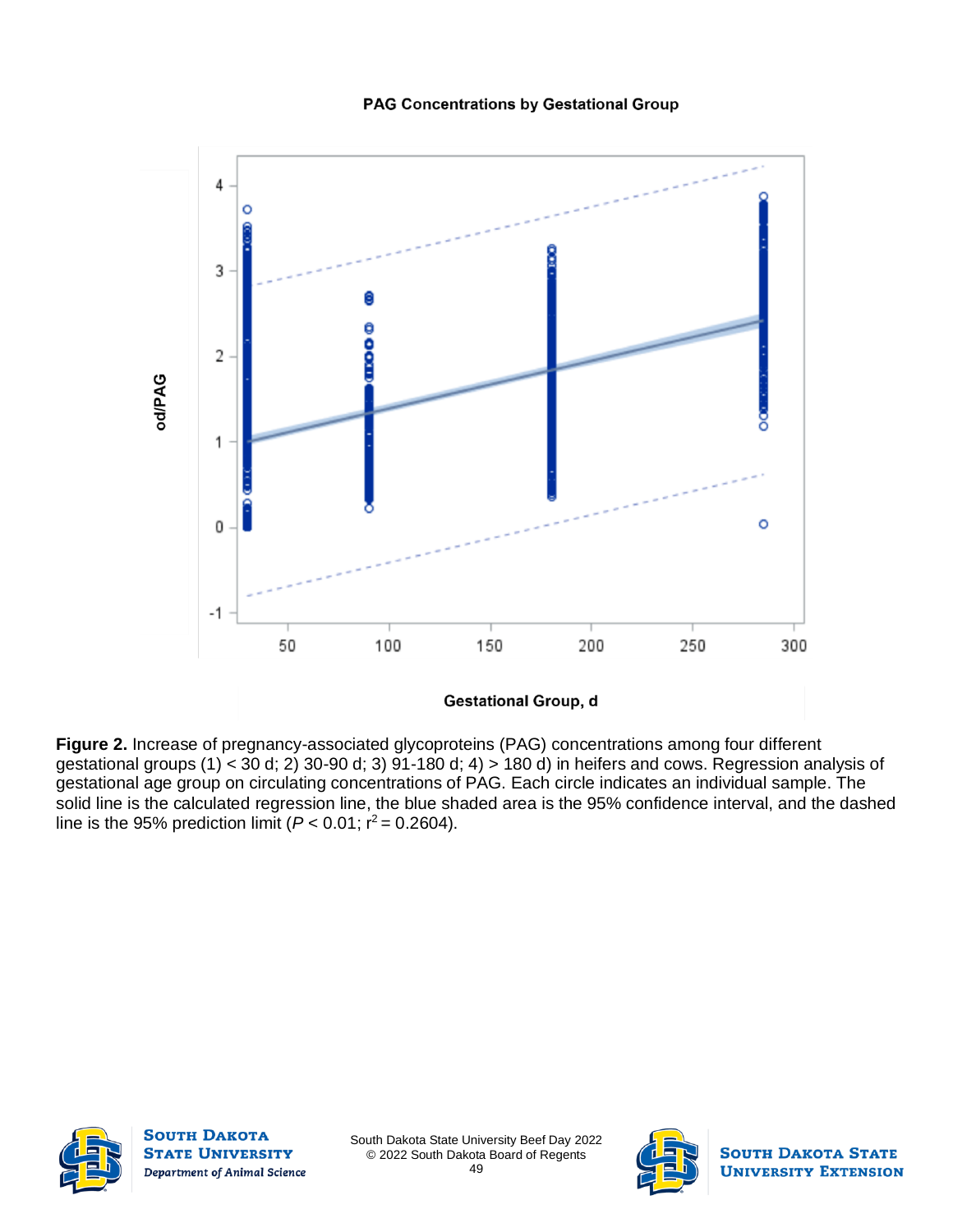

**Figure 3.** Effect of Group (A) and Age by Group (B) Interaction on PAG Concentrations. Mean (± SEM) serum pregnancy-associated glycoprotein (PAG) among four different gestational groups (1) < 30 d; 2) 30-90 d; 3) 91- 180 d; 4) >180 d) of heifers and cows in figure A. Figure B, age represents heifers (dashed line) and cows (solid line). Different superscripts a-c not sharing the same superscripts differ (*P* < 0.01). Different superscripts d-g differ between groups within age not sharing the same superscript (*P* ≤ 0.01). Different superscripts H, I represent values between age within group not sharing the same superscript differ (*P* ≤ 0.01). Superscript \* represents values tended to differ between gestational group (*P* = 0.06).



**SOUTH DAKOTA STATE UNIVERSITY** Department of Animal Science

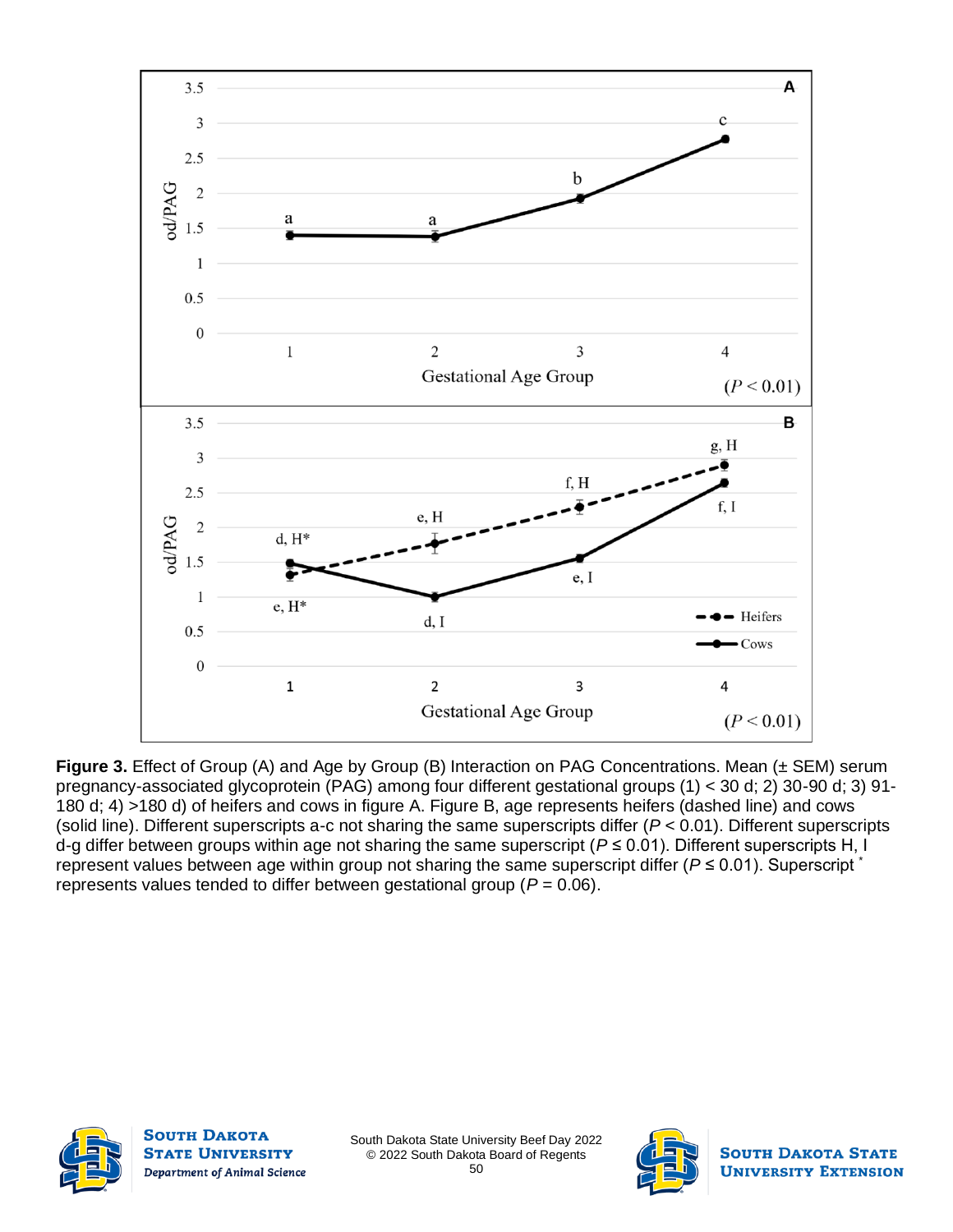## **Postpartum PAG Concentrations by Days Postpartum**



**Figure 4.** Regression analysis of days postpartum (dpp) on circulating concentrations of pregnancy-associated glycoproteins (PAG) in postpartum beef first-calf heifers and cows. Each circle indicates an individual sample. The solid line is the calculated regression line, the blue shaded area is the 95% confidence interval, and the dashed line is the 95% prediction limit  $(P < 0.01; r^2 = 0.6708)$ .



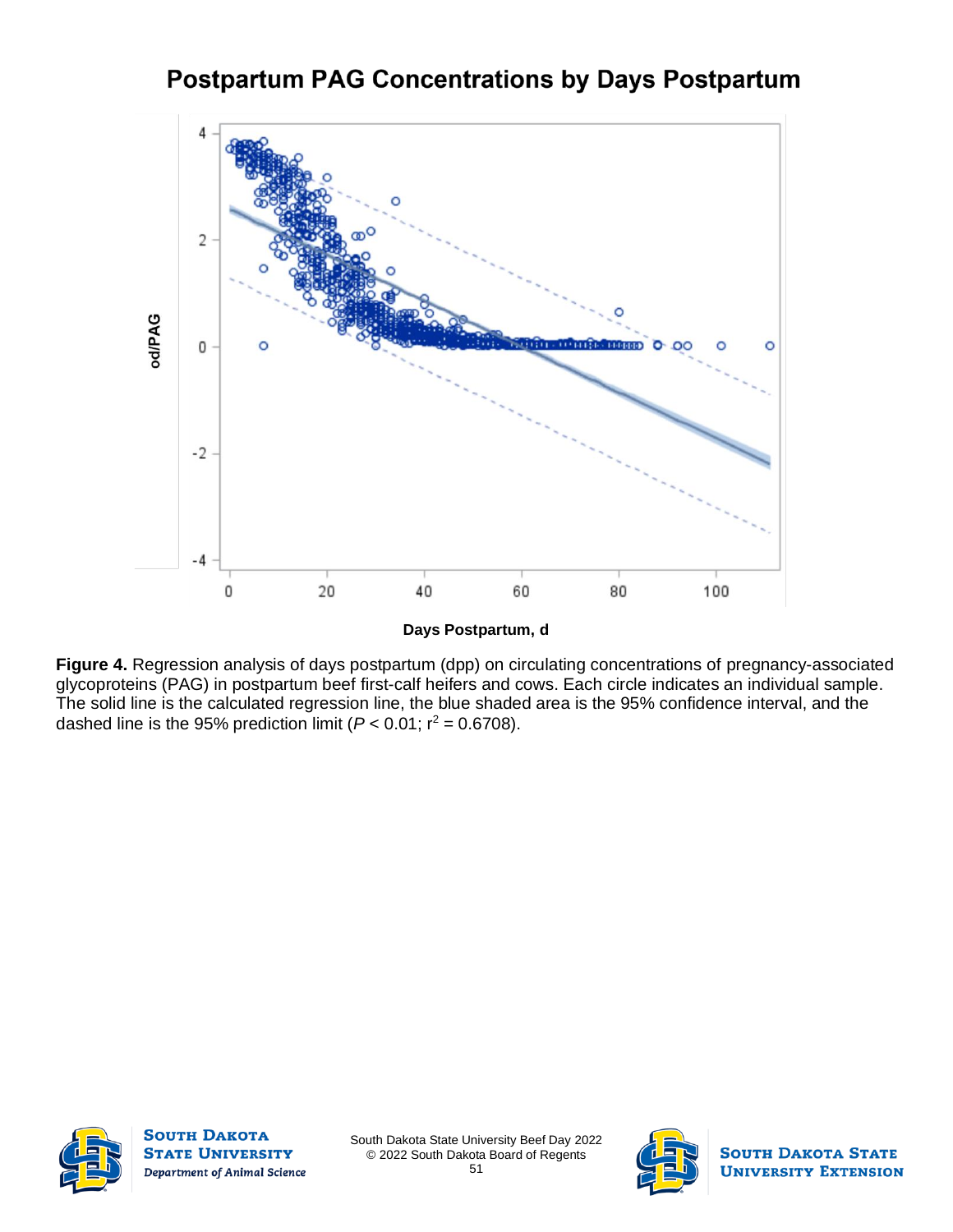### **Postpartum PAG Concentrations by Group**



**Group, d**

**Figure 5.** Regression analysis of group (7-day intervals) on circulating concentrations of pregnancy-associated glycoproteins (PAG) in postpartum beef heifers and cows. Each circle indicates an individual sample. The solid line is the calculated regression line, the blue shaded area is the 95% confidence interval, and the dashed line is the 95% prediction limit ( $P < 0.01$ ; r<sup>2</sup> = 0.6748).



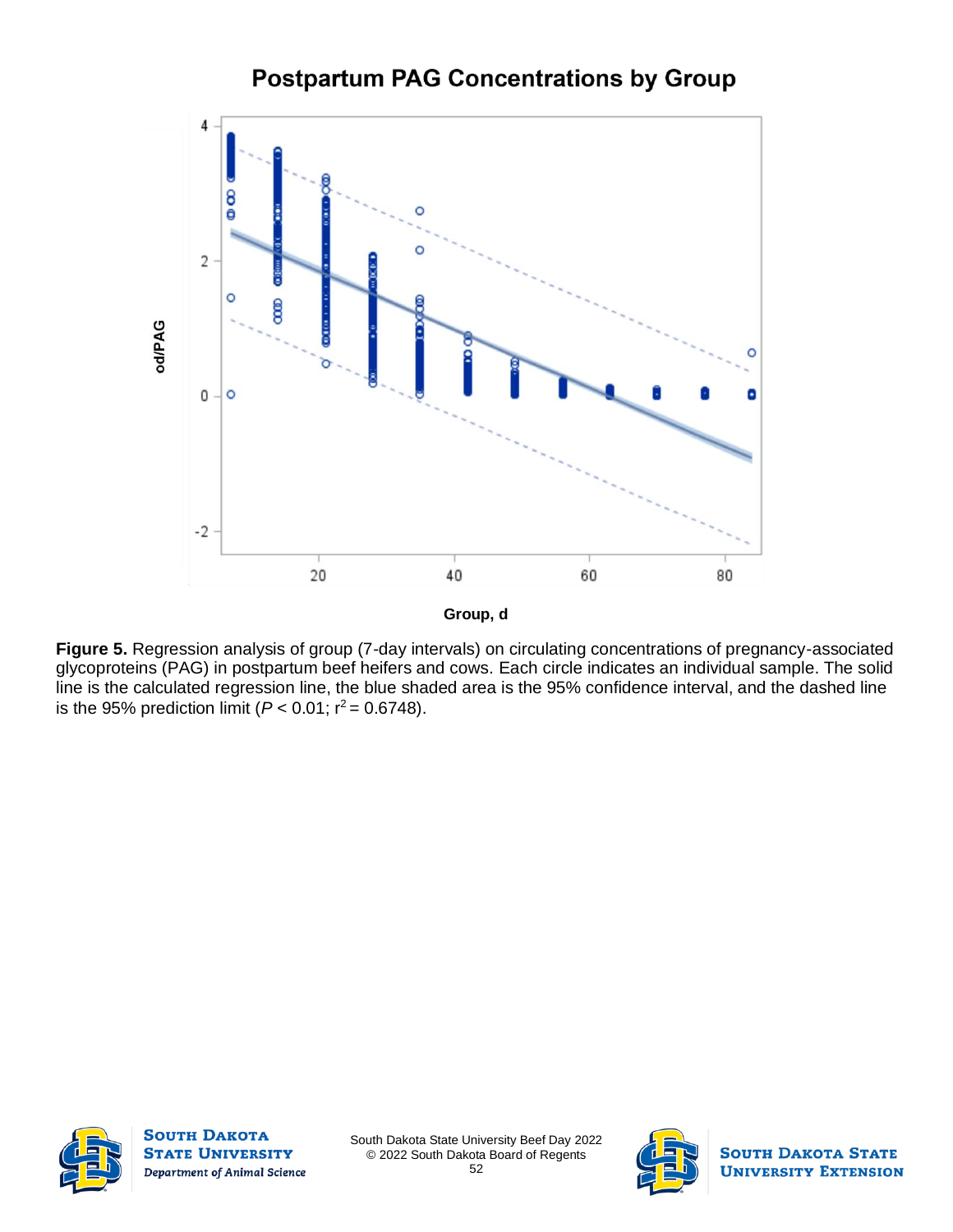#### Postpartum PAG Concentrations by Group through d 50



**Figure 6.** Regression analysis of days postpartum (dpp) on circulating concentrations of pregnancy-associated glycoproteins (PAG) in postpartum beef heifers and cows through d 50. Each circle indicates an individual sample. The solid line is the calculated regression line, the blue shaded area is the 95% confidence interval, and the dashed line is the 95% prediction limit  $(P < 0.01; r^2 = 0.8173)$ .



**SOUTH DAKOTA STATE UNIVERSITY** Department of Animal Science

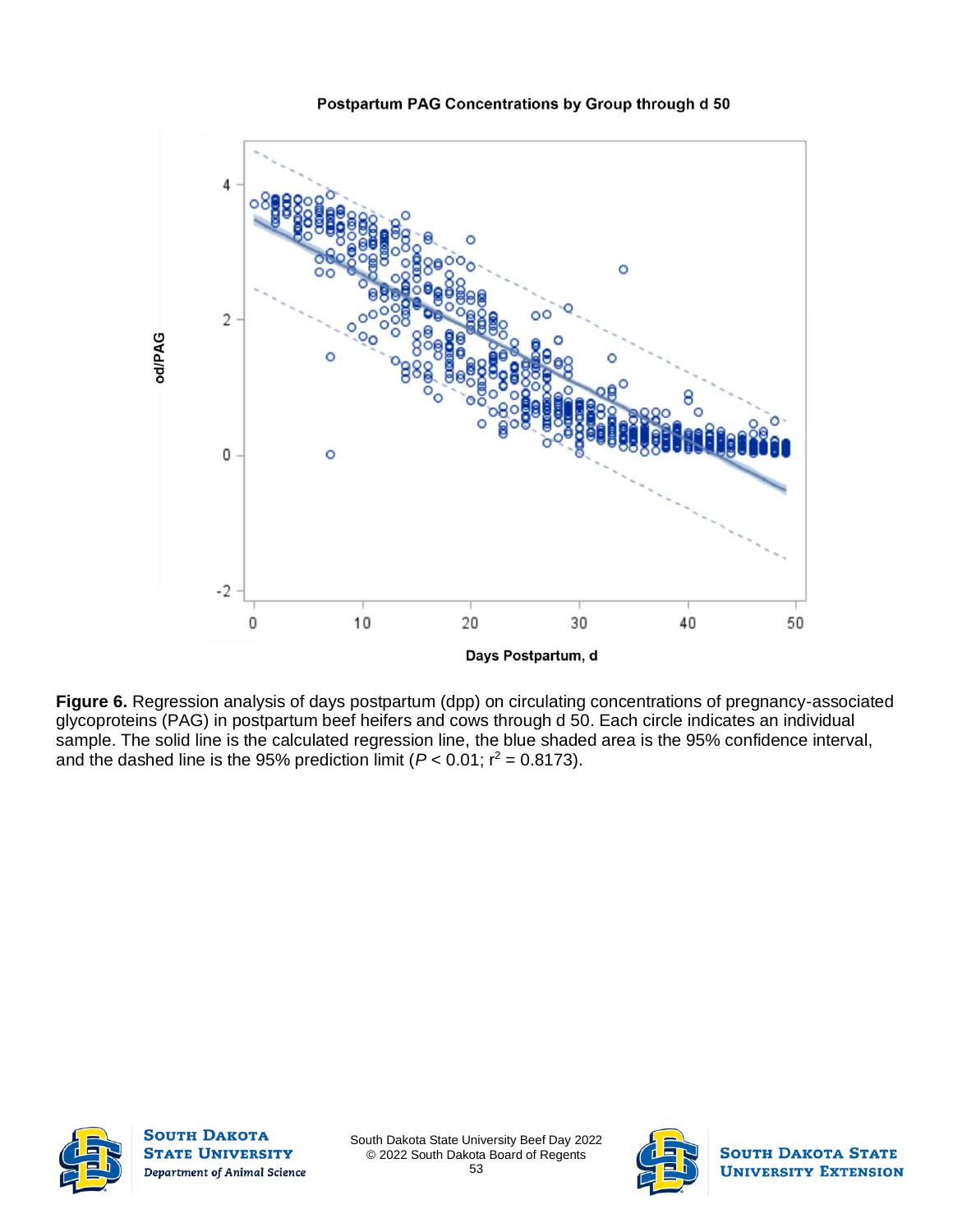

Postpartum PAG Concentrations by Group through d 50

**Figure 7.** Regression analysis of group (7-day intervals) on circulating concentrations of pregnancy-associated glycoproteins (PAG) in postpartum beef heifers and cows through d 50. Each circle indicates an individual sample. The solid line is the calculated regression line, the blue shaded area is the 95% confidence interval, and the dashed line is the 95% prediction limit  $(P < 0.01; r^2 = 0.8083)$ .